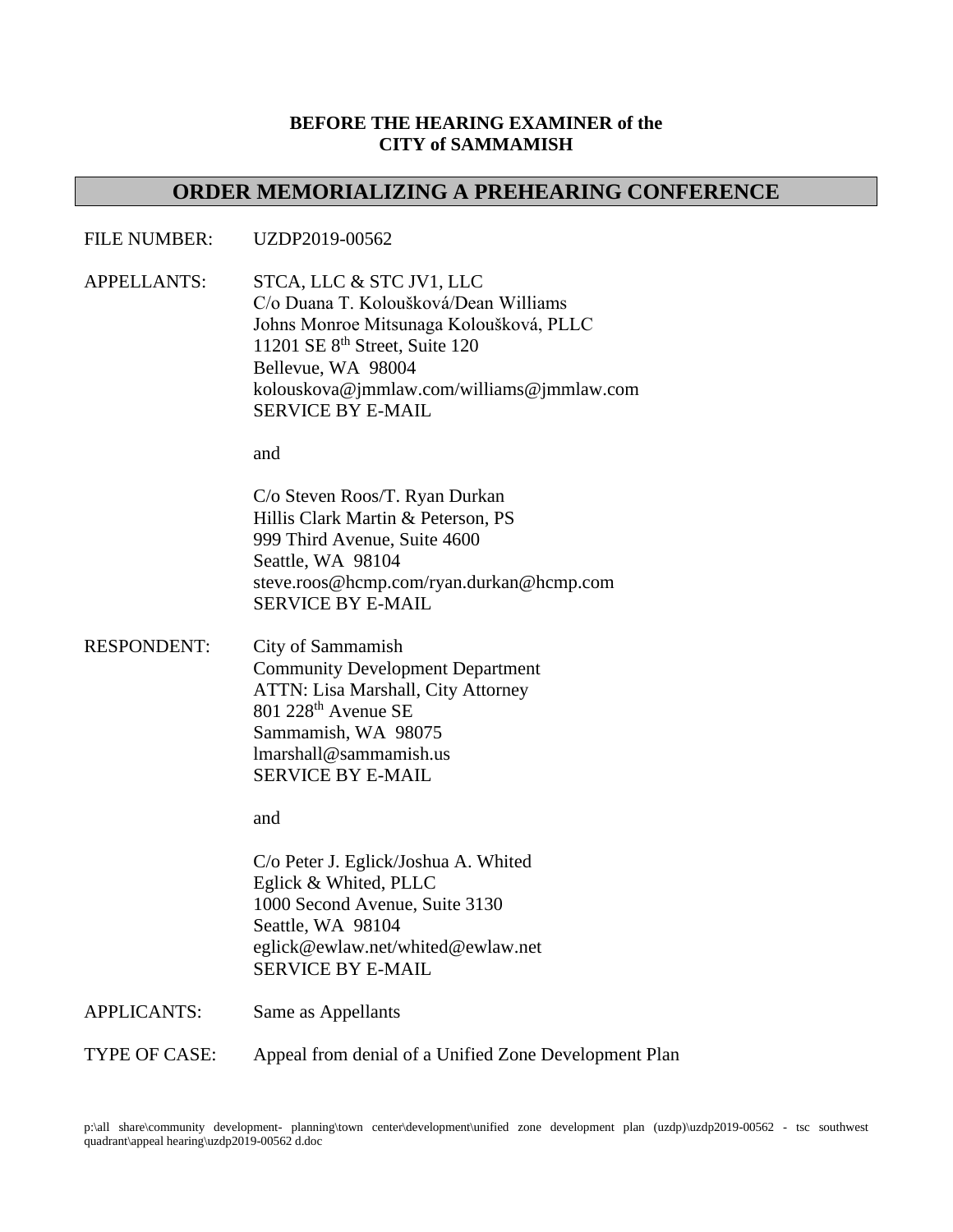Date and Time of Hearing: July 12, 2021, starting at 9:00 a.m.

**WHEREAS**, the Hearing Examiner ("Examiner") held a "Zoom" prehearing conference in the above-entitled matter on April 1, 2021, in which the following persons participated: Duana Koloušková, Ryan Durkan, Steve Roos, Matt Samwick, Cole W., Billy Pettit, and Peter Brennan for Appellants/Applicants; Peter Eglick, Darci Donovan, Chris Hankins, David Pyle, and Kellye Hilde for Respondent; and Cindy Schaff, Hearing Examiner Clerk; and

**WHEREAS**, while the parties reached many agreements on procedural matters during the conference (including the dates and times for the hearing), they were unable to reach consensus on the evidence pre-filing schedule and page limits for briefs. The Examiner asked the parties to discuss those topics post-conference and try to propose an agreed schedule. They tried but did not succeed; each communicated its position to the Examiner via e-mail. On April 9, 2021, the Examiner e-mailed a proposed compromise to the parties and asked for comments by the evening of April 12, 2021. No comments were submitted. This Order incorporates the Examiner's compromise proposal; and

**WHEREAS**, it is desirable to memorialize the results of said conference for the benefit of the parties.

**NOW, THEREFORE**, the Hearing Examiner issues the following:

## **ORDER**

- 1. The proceedings in this appeal shall comply with all applicable provisions of the municipal code and with the adopted City of Sammamish Hearing Examiner Rules of Procedure ("RoP") except as expressly amended in this Order under authority of RoP 104. In the event of a conflict between the RoP or this Order and the municipal code, the municipal code shall control.
- 2. The prehearing schedule in RoP 224 is revised as follows:

| June 11, 2021 | Deadline for issuance of public notice                                   |
|---------------|--------------------------------------------------------------------------|
| June 11, 2021 | Deadline for City to pre-file under RoP 224(d)                           |
| June 25, 2021 | Deadline for STCA to pre-file under RoP 224(e) (Prehearing brief limited |
|               | to 20 pages, double-spaced on pleading paper.)                           |
| July 2, 2021  | Deadline for City to pre-file rebuttal documents under RoP 224(f)        |
|               | (Prehearing brief limited to 20 pages, double-spaced on pleading paper.) |

All submittal deadlines are 5:00 p.m., local time, on the stated dates.

3. All materials shall be pre-filed/filed electronically following the procedures in Emergency RoP 218, Electronic Filing of Exhibits. The requirement in RoP 218(f) to provide the Examiner with a full-size paper copy of large-size plans is limited to the final version of each plan submitted, not to early versions which were not the version acted on by the City.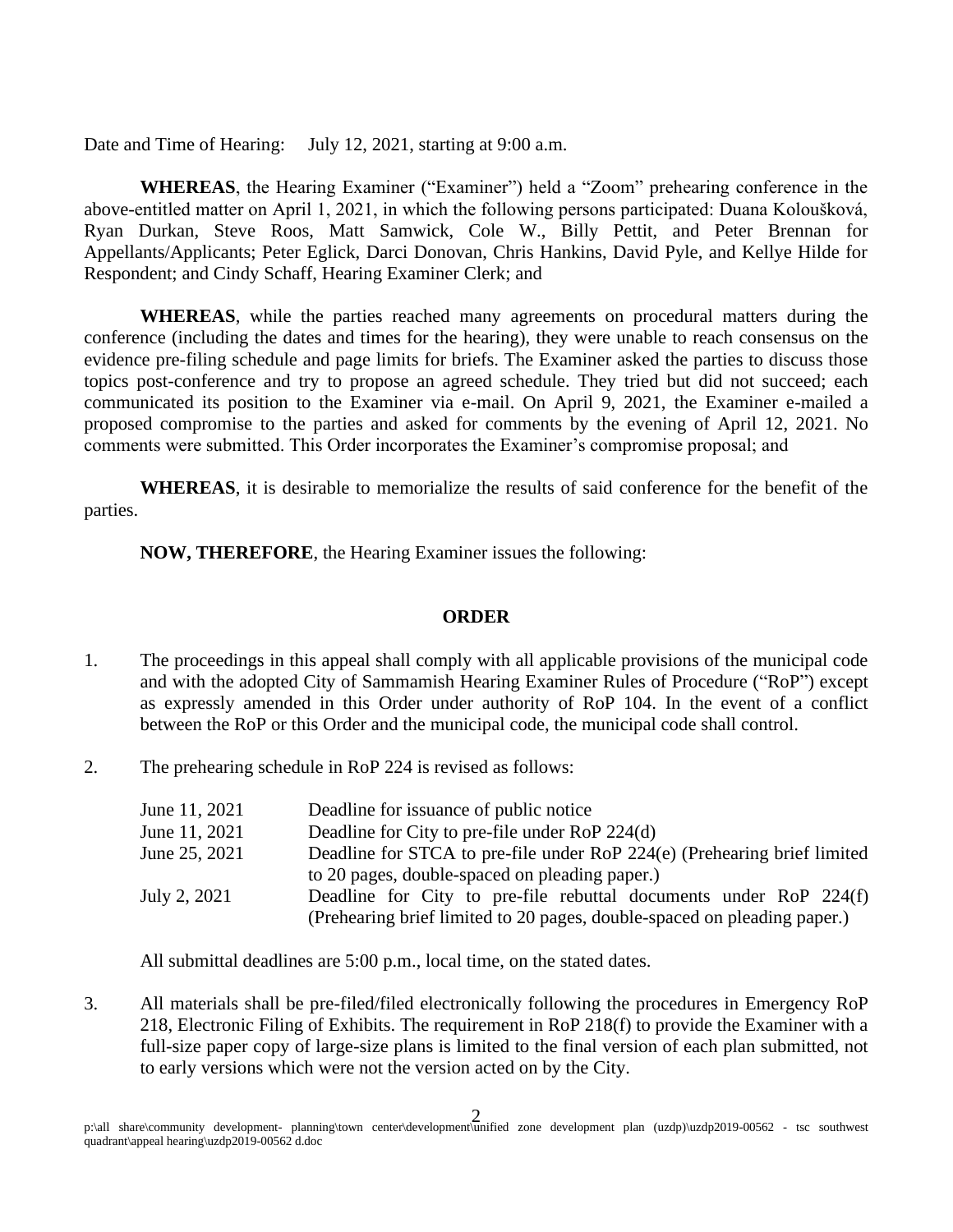4. The Examiner will convene the open record hearing at 9:00 a.m. on Monday July 12, 2021, remotely using the GoToMeeting computer-based platform. The principal parties expect that the hearing will last longer than one day. The schedule for the dates reserved for the hearing is as follows:

| July 12, 2021 | 9:00 a.m. $-8:00$ p.m.                                                                                                                                                                                                                                                                                                                                                                                                                                                                                           |
|---------------|------------------------------------------------------------------------------------------------------------------------------------------------------------------------------------------------------------------------------------------------------------------------------------------------------------------------------------------------------------------------------------------------------------------------------------------------------------------------------------------------------------------|
| July 13, 2021 | 9:00 a.m. $-5:00$ p.m.                                                                                                                                                                                                                                                                                                                                                                                                                                                                                           |
| July 14, 2021 | 9:00 a.m. $-8:00$ p.m.                                                                                                                                                                                                                                                                                                                                                                                                                                                                                           |
| July 15, 2021 | 9:00 a.m. $-5:00$ p.m.                                                                                                                                                                                                                                                                                                                                                                                                                                                                                           |
| July 16, 2021 | 9:00 a.m. $-8:00$ p.m.                                                                                                                                                                                                                                                                                                                                                                                                                                                                                           |
| July 19, 2021 | 9:00 a.m. $-$ 8:00 p.m. This hearing day will start with an opportunity for<br>public testimony, regardless of where in the normal hearing process the<br>proceedings are. This will be the only time for public testimony.<br>Witnesses will be limited to 5 minutes each. Time is not cumulative and<br>may not be traded or given to another witness. (If the hearing were to<br>otherwise conclude before July $19th$ , the hearing will be reconvened at<br>9:00 a.m. on July $19th$ for public testimony.) |
| July 20, 2021 | 9:00 a.m. $-5:00$ p.m.                                                                                                                                                                                                                                                                                                                                                                                                                                                                                           |
| July 21, 2021 | 9:00 a.m. $-8:00$ p.m.                                                                                                                                                                                                                                                                                                                                                                                                                                                                                           |

- 5. The City shall issue the public hearing notice(s) as required by code. The public hearing notice(s) may list the reserved continuation dates, but shall not state or imply that the hearing will be held on each and every one of the reserved continuation dates. The notice shall state that public testimony will be heard beginning at 9:00 a.m. on July 19, 2021.
- 6. The sequence for testimony at the hearing specified in RoP 304(e) is revised as follows:

| Introduction by Examiner                                          |  |  |
|-------------------------------------------------------------------|--|--|
| Direct Testimony & Evidence<br>Appellant<br>Respondent (Agency)   |  |  |
| Rebuttal Testimony & Evidence<br>Appellant<br>Respondent (Agency) |  |  |

As stated in Paragraph 4, above, public testimony will be heard starting at 9:00 a.m. on Monday, July 19, 2021.

7. The principal parties agreed to present written closing arguments/statements.

The City shall file its written closing argument/statement not later than 14 days after the last hearing day.